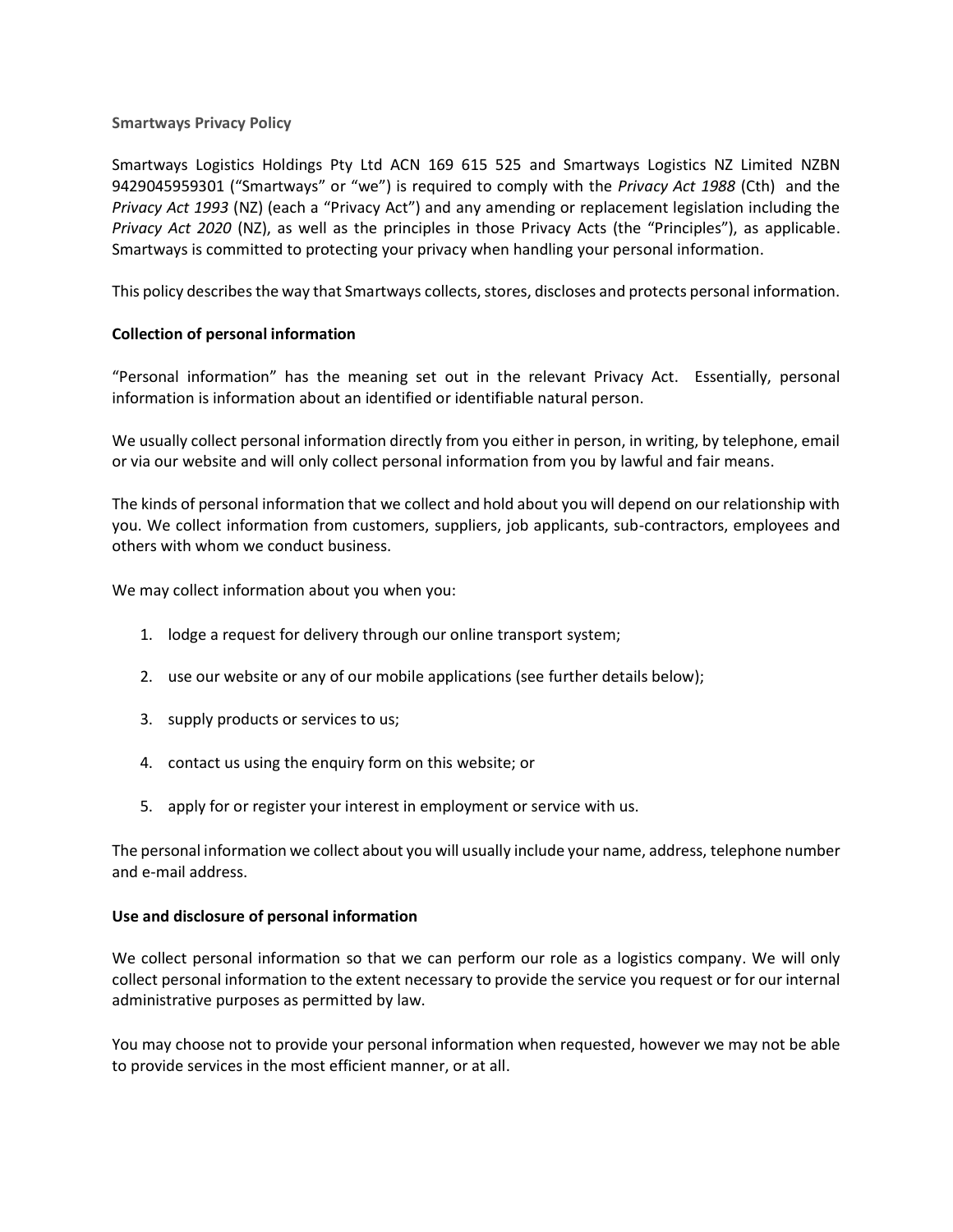We may need to share your personal information with sub-contractors and other third parties in order to perform services for you. When we outsource any of our services or hire contractors to perform services we require the third party to comply with the Privacy Act and our Privacy Policy. In the normal course of our business operations we may disclose personal information if required to do so by law or to statutory entities authorised to access the information.

# **Accessing and correcting your personal information**

We will take reasonable steps to ensure that personal information we hold is accurate, complete and upto-date. You can contact our Privacy Officer (contact details below) if you would like details of the personal information we hold about you or if you wish to correct inaccurate, incomplete or out-of-date personal information.

# **Storage and security of personal information**

We take steps to implement reasonable policies and processes to protect your personal information from inappropriate loss, access, misuse, modification, interference or disclosure. We protect your personal information via a range of procedures and processes including obtaining confidentiality undertakings from employees and contractors and implementing security measures governing access to our system and information records.

We will not hold your personal information for longer than is required to perform the services you have requested or as otherwise agreed by you.

# **Disclosure of personal information to overseas persons**

In order to carry out our services we may disclose personal information to overseas persons including persons in New Zealand, Australia and countries within Asia. Before we disclose personal information to an overseas recipient we will take reasonable steps to ensure that the overseas recipient does not breach any applicable Principles.

We may store your personal information in cloud or other types of networked or electronic storage. As electronic or networked storage can be accessed from various countries via an internet connection, it is not always practicable to know in which country your personal information may be held. If your personal information is stored in this way, disclosures may occur in countries other than those specified. Overseas organisations may be required to disclose personal information we share with them under a foreign law. In those circumstances we will not be responsible for that disclosure.

# **Use of our websites**

When you use our website and online transport system we, or a third party service provider on our behalf, will automatically collect for statistical purposes information about your computer or web device. This includes your IP address and associated domain name (e.g. yourcompany.com), the date and time of your visit to our site, the pages you accessed or downloaded, the address of the last site you visited, your operating system and the type of browser you used.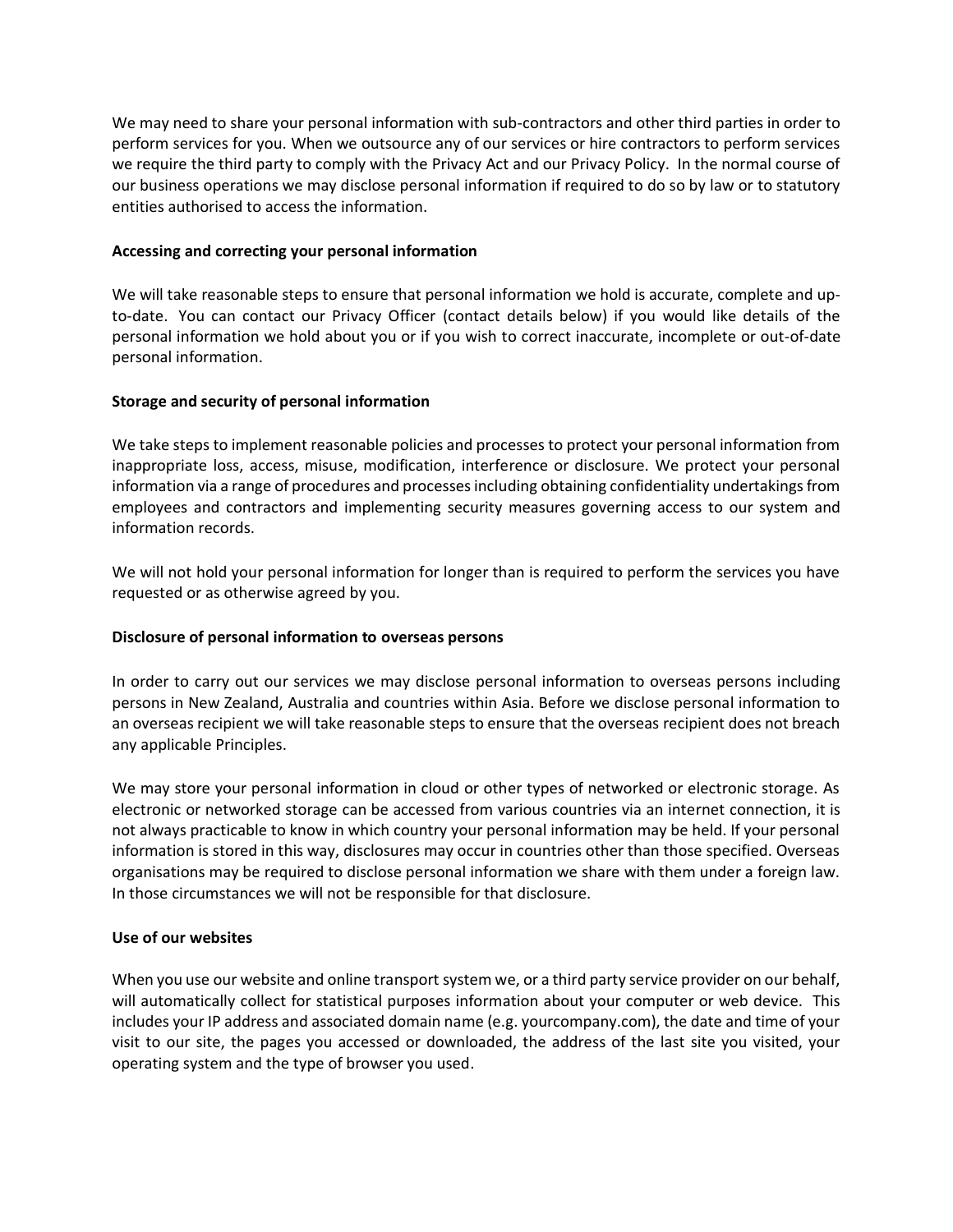Our website may contain links to other third party websites that are not owned, operated or controlled by us. Such links or references to other websites are provided for your convenience only and we have not reviewed nor do we endorse them. We are not responsible for the privacy practices of those websites or for the content, product or services provided by, or contained on, those third party websites.

# Use of our mobile applications (including Location Information)

Applications covered in this policy:

- Smartways Driver APP
- Smartways Client APP
- Smartways Stocktake APP
- Smartways Manifest APP
- Smartways WMS APP
- Other APPS to be developed in the future (Smartways APPs)
- a) User Information: Smartways may record the time and date which you have logged in to the application and any action performed within the application
- b) Location Information: Smartways may record location information whilst you are logged in to the Smartways APP. Data capture may happen whilst the application is running in the foreground (app open and on-screen) and in some instances also whilst the application is running in the background (app open but not on-screen) of your mobile device. Location data is used for operational use as agreed in the service contract with Smartways. You may enable or disallow the device location tracking from your device using the account settings menus in any Smartways APP; however, some functions of the application may no longer work. In the context of the Smartways Driver APP, Smartways reserves the right not to offer you work if you disallow access to your location whilst performing work for Smartways
- c) Technical Information and Log Files: we may collect information from your device to ensure we can identify and fix bugs affecting our mobile applications, and implement improvements to performance, battery use, and better user experience for you.

Most mobile device platforms (iOS, Android, etc.) have defined certain types of device data that apps cannot access without the device owner's permission, and these platforms have different methods for how that permission can be obtained. iOS devices notify users the first time the Smartways APP requests permission to access certain types of data and gives users the option to grant or refuse permission. Android devices notify users of the permissions that the Smartways APP seeks before their first use of the app, and use of the app constitutes a grant of such permission.

# **Cookies**

We may also use "cookies" to assign your device a user ID. A cookie is a small piece of information that is sent to your browser and stored on your computer's hard drive. Cookies contain information that allows us to identify your device, understand your use of our websites and set your preferences for future visits. We may use this information to determine whether or not to display standard content. You can configure your browser to notify you when you receive a cookie, or disable cookies altogether. These cookies expire when your browser window is closed. Please note that some of the cookies we use are essential for our